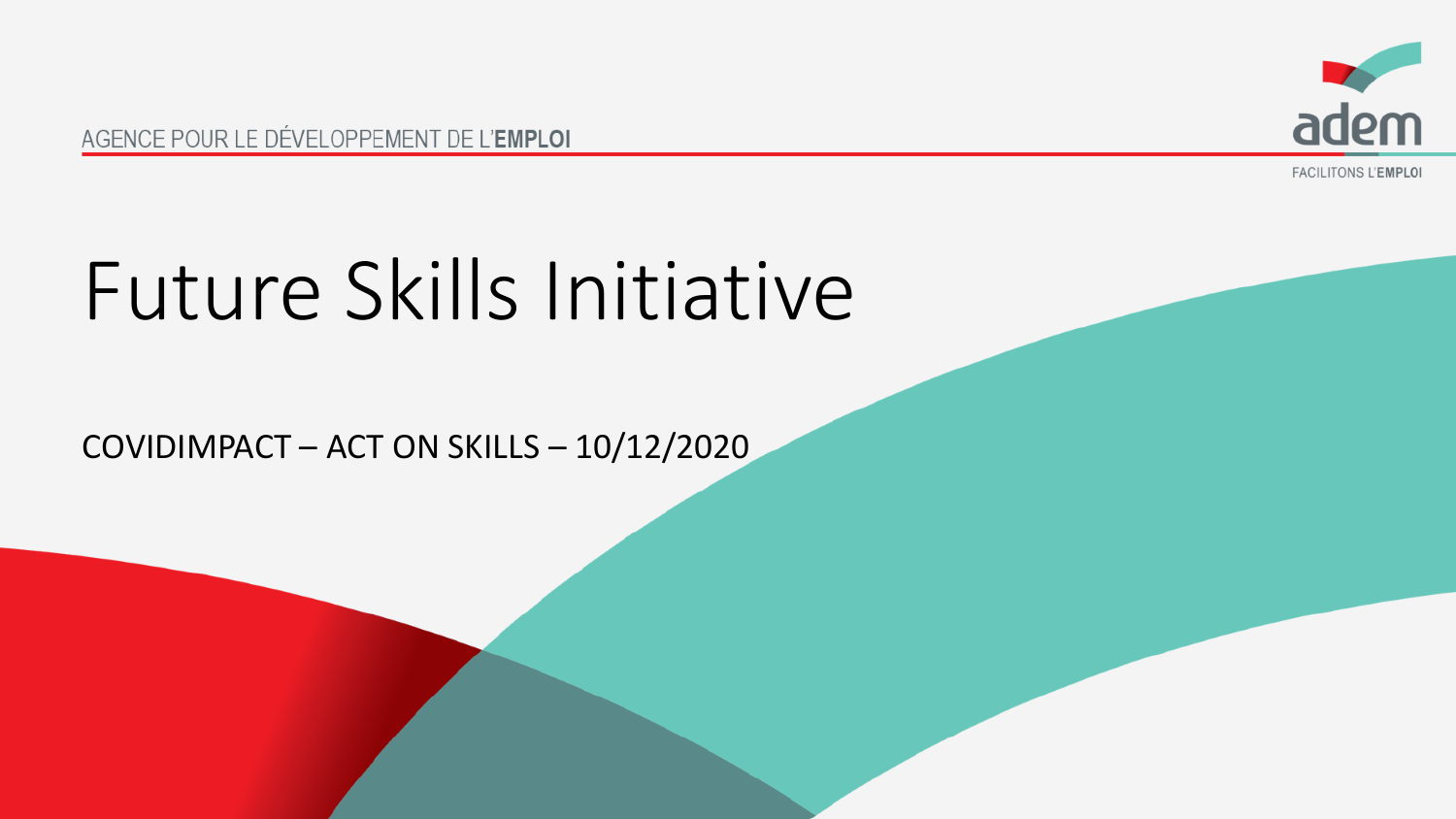

#### **Context**

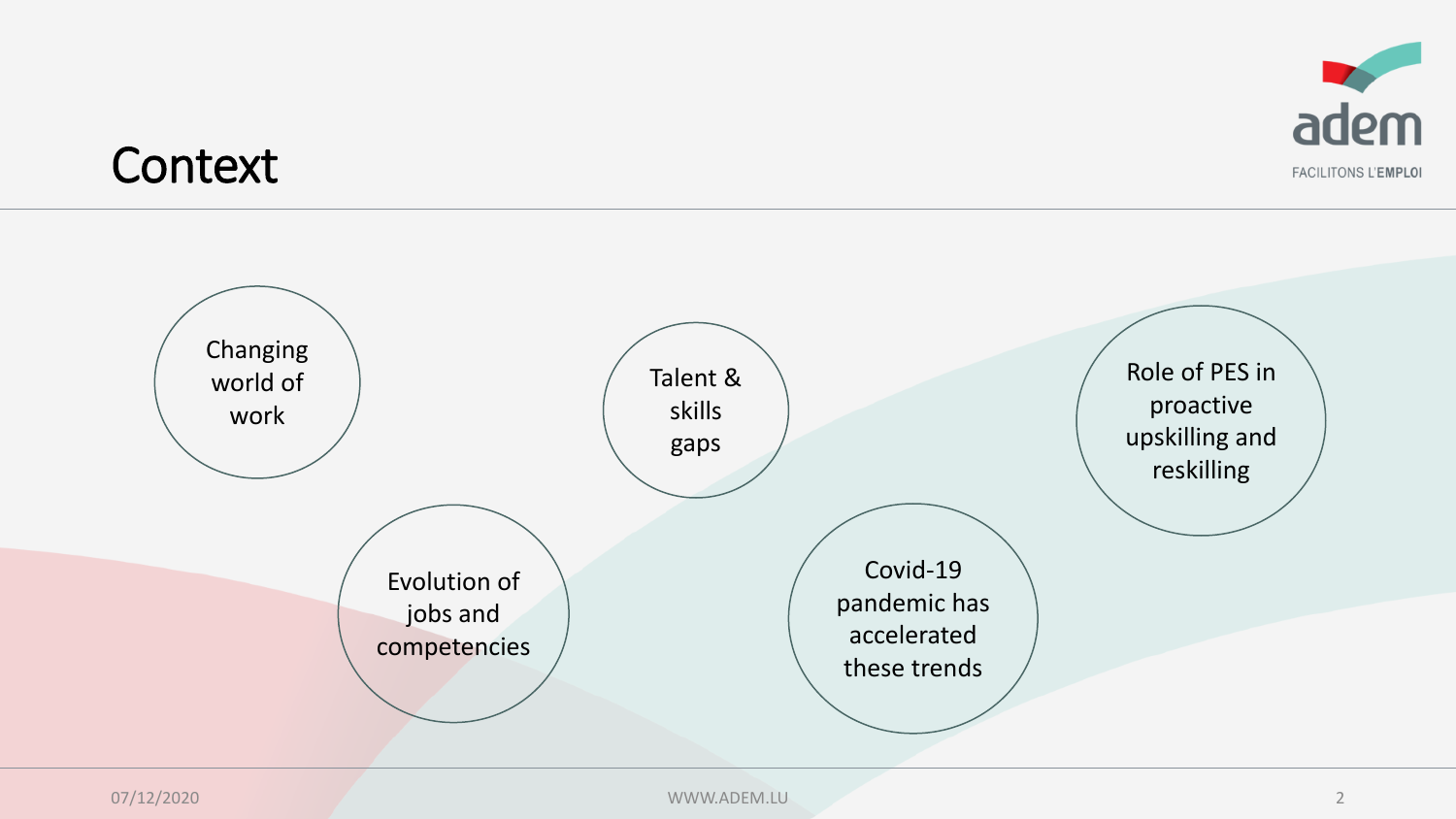

#### Future Skills Initiative

ADEM supports the anticipation and development of future skills, with the aim of employment preservation.

Via:

Upskilling and reskilling of job seekers

Supporting companies in upskilling and reskilling of employees Analysis & studies of evolution in sectors, jobs and skills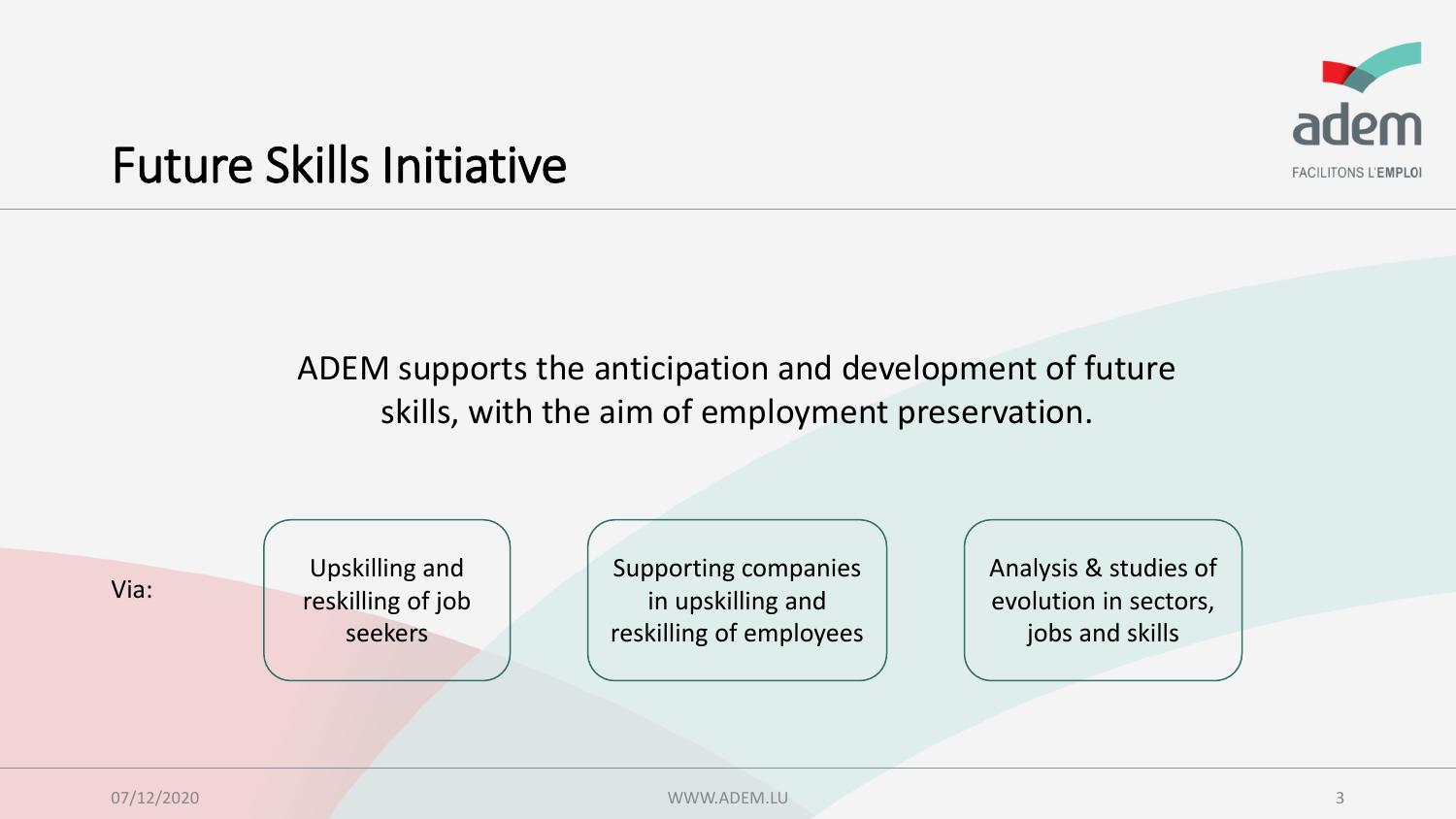

### Upskilling of job seekers

| FutureSkills programme launched in October 2020 |                                                                                                                                                                                                    |  |  |  |
|-------------------------------------------------|----------------------------------------------------------------------------------------------------------------------------------------------------------------------------------------------------|--|--|--|
| Who?                                            | 300-500 job seekers will participate in the whole program until end of 2021<br>(training modules will be opened to a wider public)                                                                 |  |  |  |
| What?                                           | 3 months (online) training in<br>Max. 6 months traineeship in a<br><b>Future Skills</b><br>public administration<br>(soft skills + digital skills)                                                 |  |  |  |
| Why?                                            | Stay active during this<br>Free access to a real<br>Improve employment<br>difficult period of<br>prospects (short- and<br>upskilling in transversal<br>unemployment<br>future skills<br>long-term) |  |  |  |

**Participants remain available for the job market for the whole duration of the program, and continue to pursue actively their job search**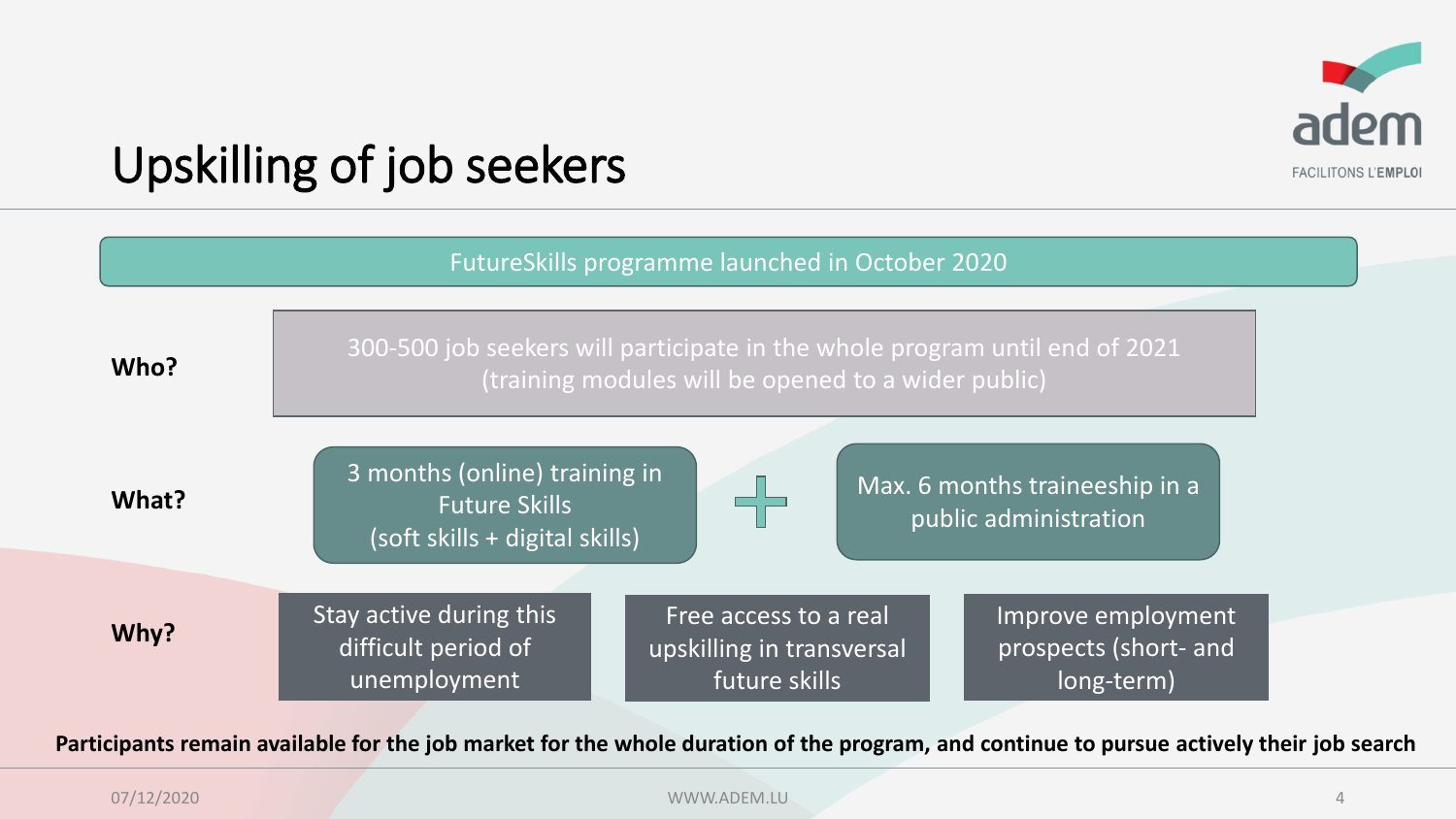

### Upskilling of job seekers

Collaboration with training centers for delivery

| <b>Soft Skills</b>                            | <b>Digital Skills</b>            | <b>Management Skills</b>                     | <b>Digital Skills</b><br>«à la carte» |
|-----------------------------------------------|----------------------------------|----------------------------------------------|---------------------------------------|
| 1. Learn to learn<br>2. Communication         | 1. The digital world             | 1. Project<br>management<br>2. Risk & change | Office tools<br>(advanced)            |
| 3. Collaboration<br>4. Creativity/Proactivity | 2. Tools of the<br>digital world |                                              | <b>OR</b>                             |
| 5. Organisation/<br>Analysis                  |                                  | management                                   | Coding & Data<br>(awareness)          |
| 4-5 weeks                                     | 2 weeks                          | 2 weeks                                      | 3-4 weeks                             |

**Format: 99% online –** mix between autonomous e-learning & virtual sessions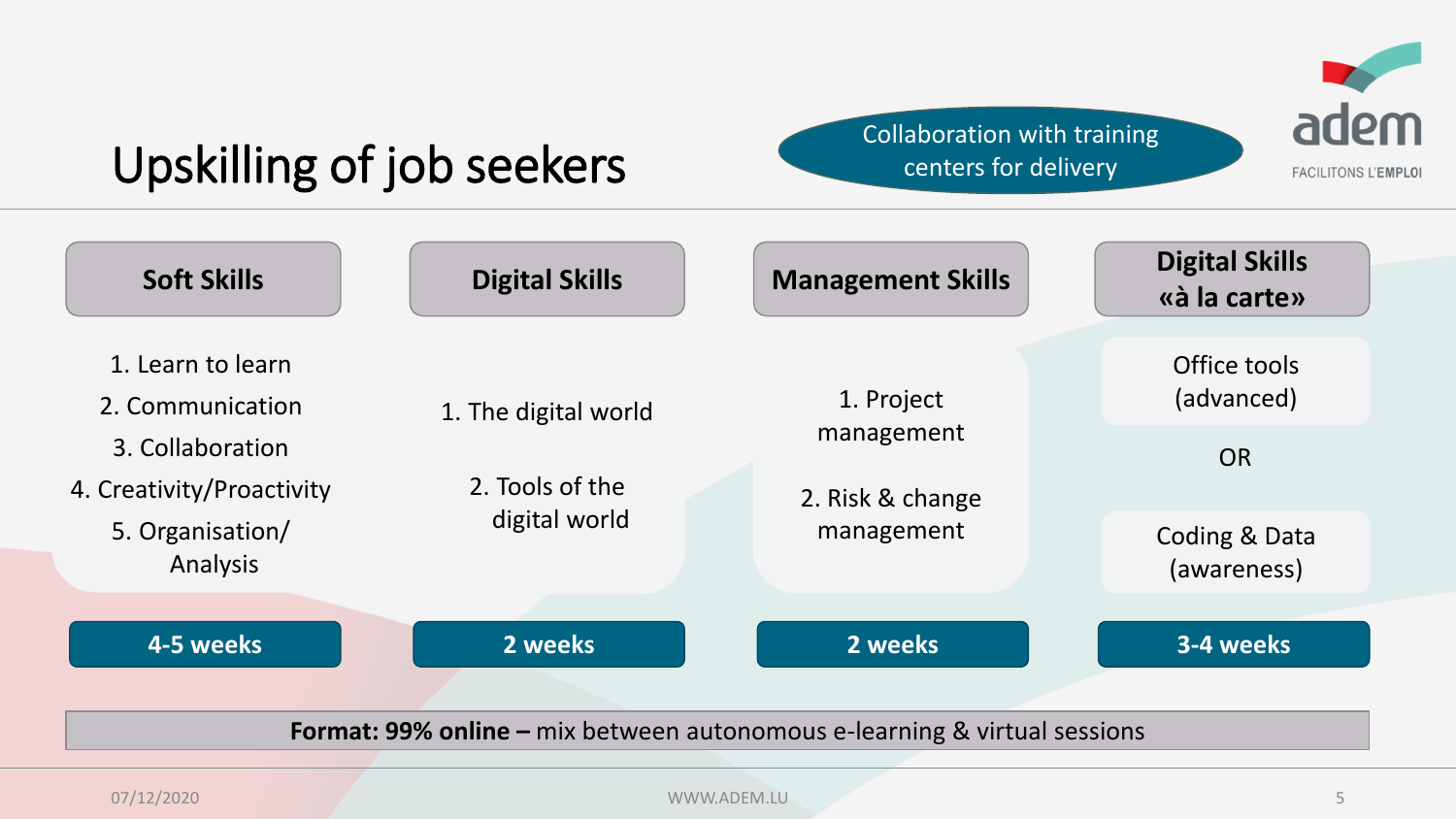

### Upskilling and reskilling of employees

| Workforce planning & upskilling programme, to be launched Q2 2021 |                                                                                                                                                                                                                                                          |  |  |  |
|-------------------------------------------------------------------|----------------------------------------------------------------------------------------------------------------------------------------------------------------------------------------------------------------------------------------------------------|--|--|--|
| Who?                                                              | Companies whose activities, workforce and skills needs are significantly impacted by<br>recent trends (digitalization/automation, regulations, environment, client needs, pandemic)<br>$\rightarrow$ their employees in need of upskilling or reskilling |  |  |  |
| What?                                                             | <b>Financial support of</b><br>Methodological support by external experts<br>consulting/coaching fees and of<br>(certified by ADEM) on workforce planning<br>training fees<br><b>Output: workforce &amp; training plan</b>                               |  |  |  |
| Why?                                                              | Strengthen employment<br>Improve resilience of<br>Preventive (internal)<br>prospects of employees<br>upskilling and reskilling<br>participating companies<br>impacted                                                                                    |  |  |  |
|                                                                   |                                                                                                                                                                                                                                                          |  |  |  |

07/12/2020 WWW.ADEM.LU 6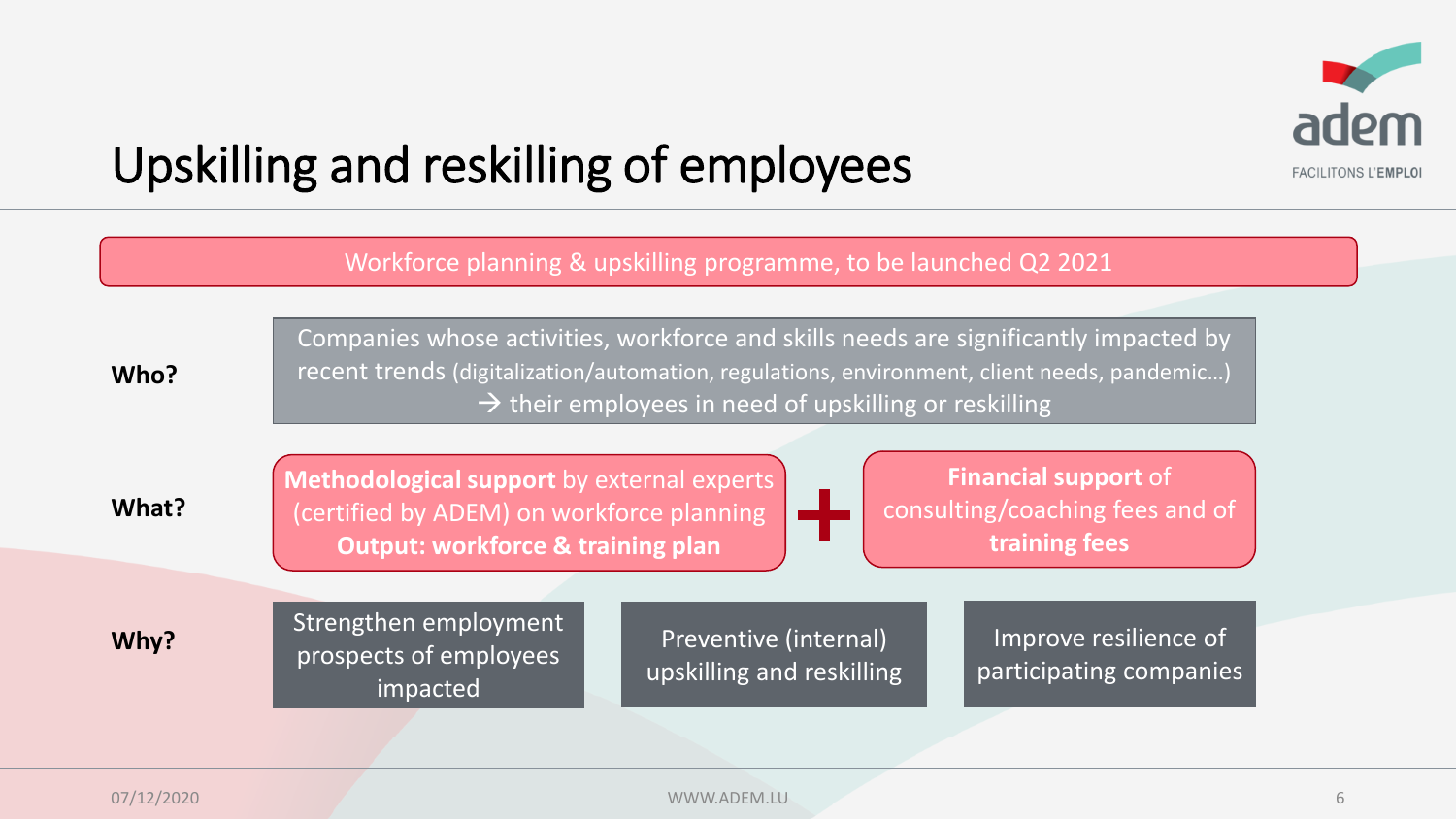

### Upskilling and reskilling of employees

| Job<br><i>impacts</i>           | What jobs are created?<br>(description, volumes, timing)                                                                             | (2)<br>What jobs are at risk?<br>(description, volumes, timing)                                                          | $\left(3\right)$<br>What jobs are<br>transformed?<br>(description,<br>volumes, timing) | Research,<br>Workshops,<br>optional<br>support by<br>tools |
|---------------------------------|--------------------------------------------------------------------------------------------------------------------------------------|--------------------------------------------------------------------------------------------------------------------------|----------------------------------------------------------------------------------------|------------------------------------------------------------|
| <b>Mobility</b><br>trajectories | Which current employees can be<br>up/re-skilled to those positions?<br>(feasibility + desirability)<br>remaining = recruitment needs | To what other positions can the<br>impacted people be up/re-<br>skilled? (feasibility + desirability)<br>job loss risks? |                                                                                        | Workshops,<br>individual<br>interviews or<br>coaching,     |
| <b>Skills</b><br>needs          | What are the corresponding<br>skills development needs?                                                                              | What are the corresponding<br>skills development needs?                                                                  | What are the<br>corresponding skills<br>development needs?                             | optional<br>support by<br>tools                            |
| <b>Reports</b>                  | <b>Workforce</b> (mobility) plan<br>+ Training plan (timeline of corresponding trainings + budget)                                   |                                                                                                                          |                                                                                        |                                                            |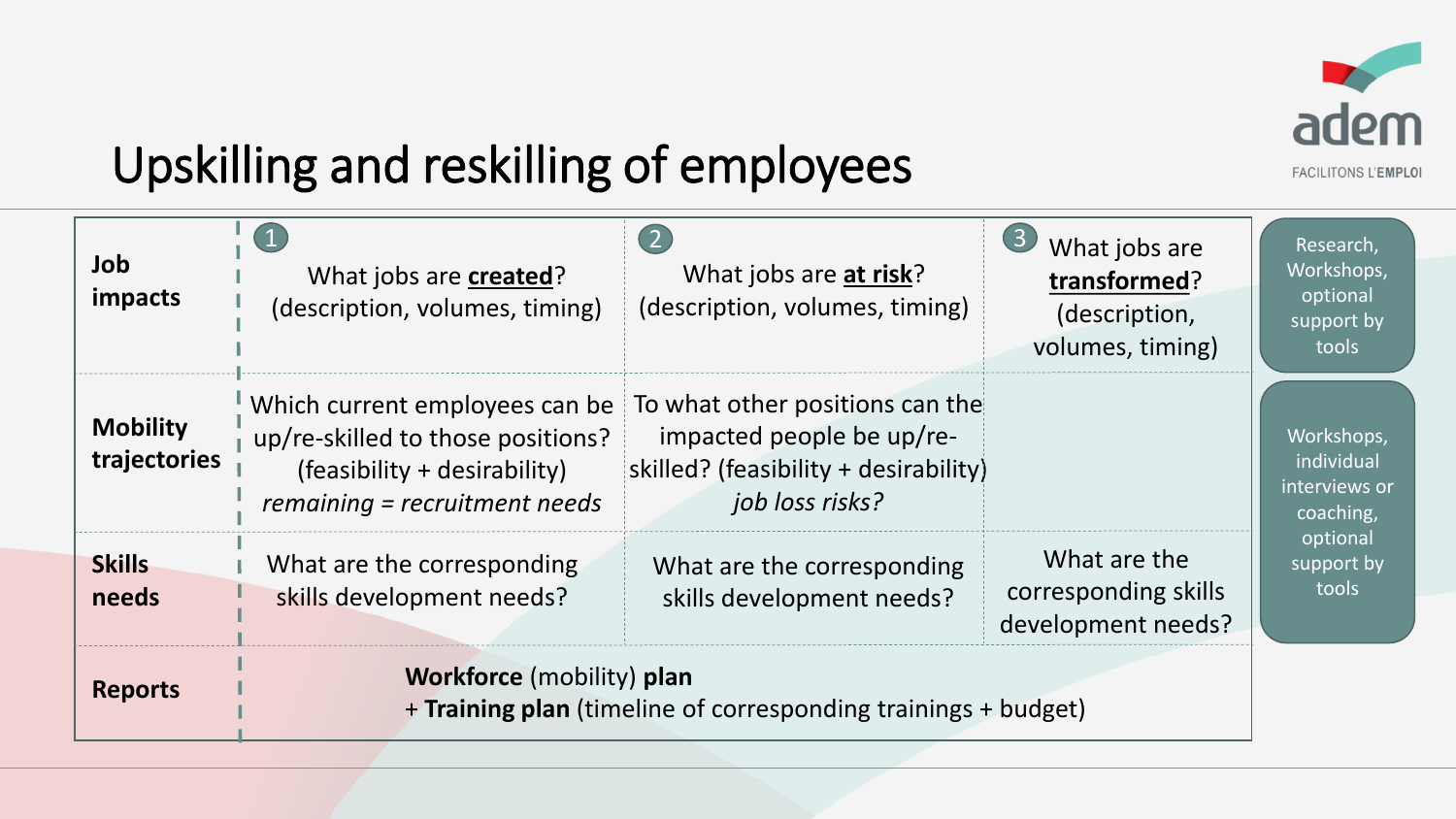

#### Sector-level studies

| Analysis of ADEM job<br>vacancy data to study<br>evolution of the demand<br>of different occupations p.<br>sector | Analysis of matching data<br>and demand/supply data<br>to study talent gaps (and<br>surpluses) | Evidence-based reskilling and<br>upskilling trajectories<br>Dedicated training programs      |
|-------------------------------------------------------------------------------------------------------------------|------------------------------------------------------------------------------------------------|----------------------------------------------------------------------------------------------|
| Text mining of vacancies to<br>structure skills<br>requirements p. job (and<br>study their evolution)             | Survey with companies on<br>emerging occupations                                               | Data-based advising of job seekers and<br>employers<br>Feeding into national skills strategy |
| Collaboration with research institutes and                                                                        |                                                                                                | (OECD support)                                                                               |

Collaboration with research institutes and employer/sector associations

07/12/2020 WWW.ADEM.LU 8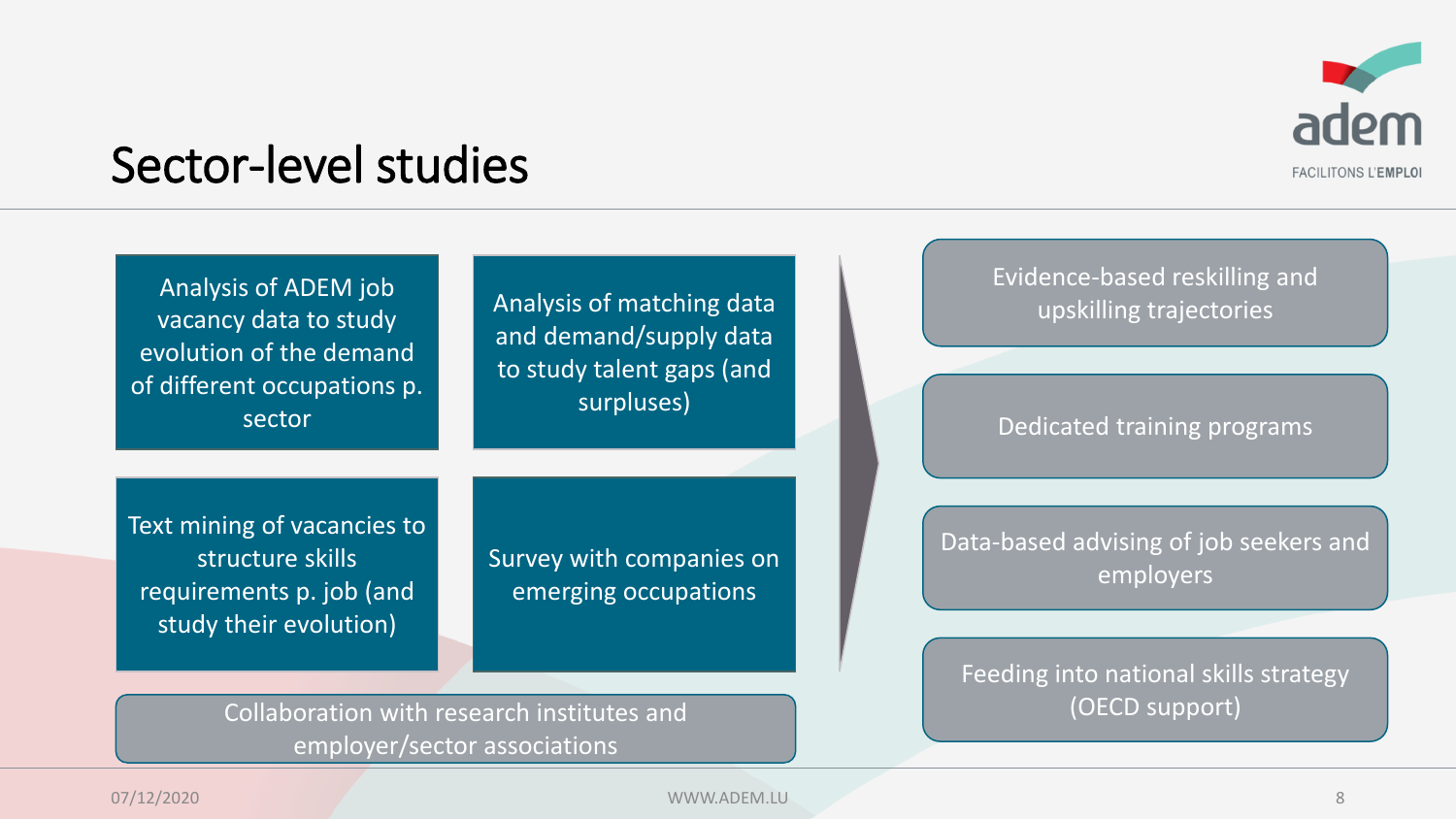

## **Questions?**